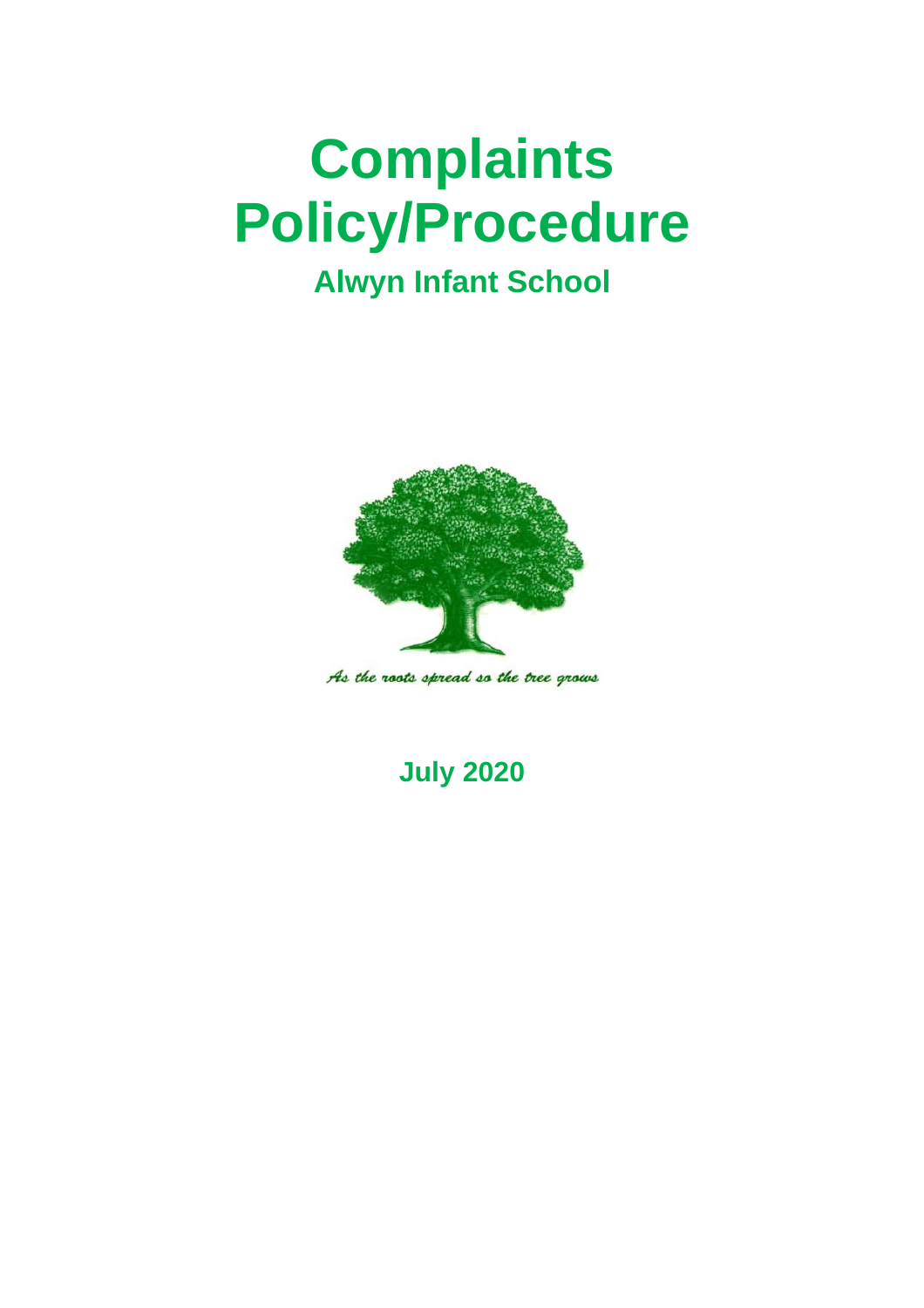## **Contents**

## <span id="page-1-0"></span>**1. Aims**

Our school aims to meet its statutory obligations when responding to complaints from parents of pupils at the school, and others.

When responding to complaints, we aim to:

- > Be impartial and non-adversarial
- Facilitate a full and fair investigation by an independent person or panel, where necessary
- Address all the points at issue and provide an effective and prompt response
- Respect complainants' desire for confidentiality
- > Treat complainants with respect and courtesy
- Ensure that any decisions we make are lawful, rational, reasonable, fair and proportionate, in line with the principles of administrative law
- Xeep complainants informed of the progress of the complaints process
- Consider how the complaint can feed into school improvement evaluation processes

We try to resolve concerns or complaints by informal means wherever possible. Where this is not possible, formal procedures will be followed.

The school will aim to give the complainant the opportunity to complete the complaints procedure in full.

To support this, we will ensure we publicise the existence of this policy and make it available on the school website.

Throughout the process, we will be sensitive to the needs of all parties involved, and make any reasonable adjustments needed to accommodate individuals.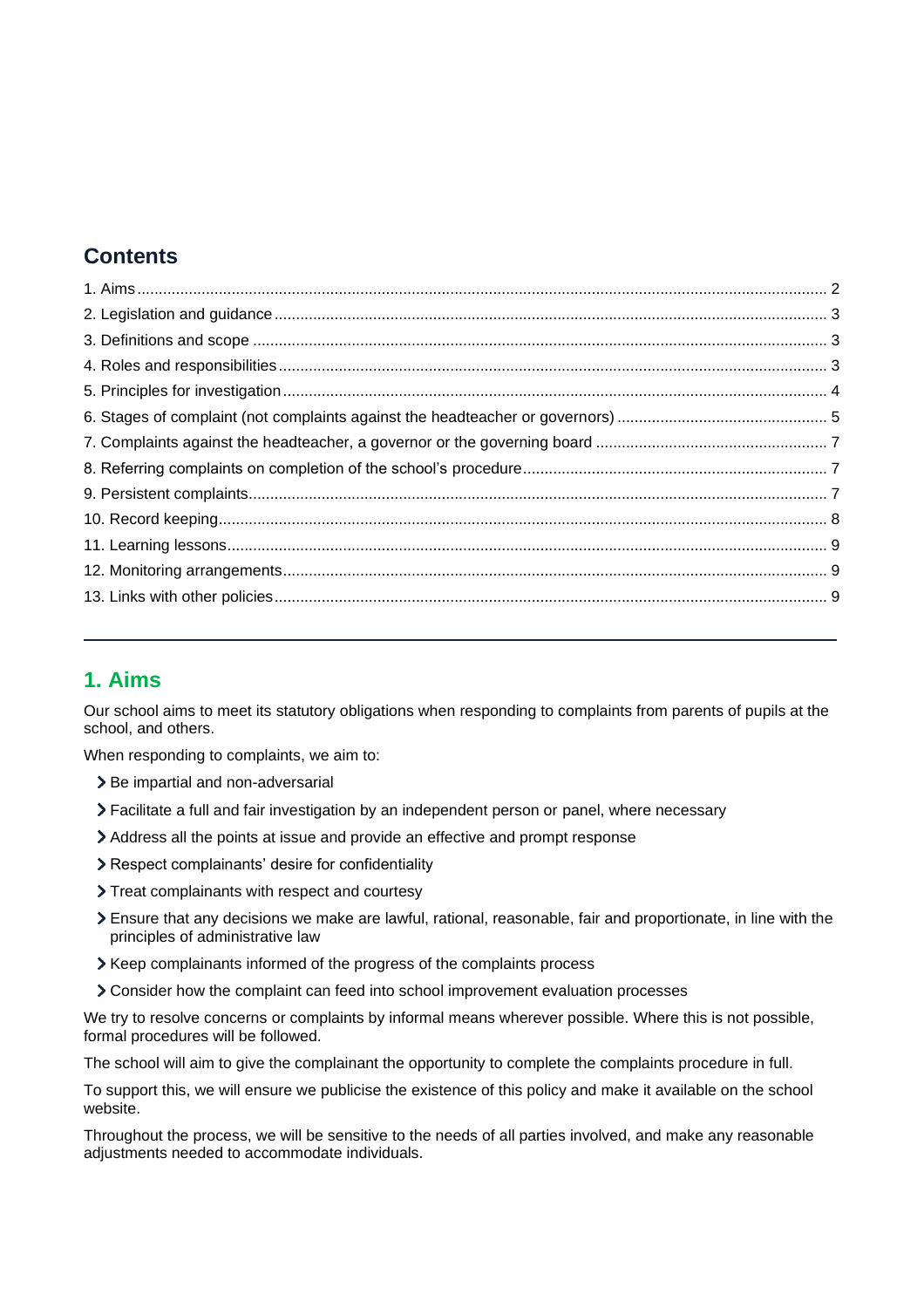## <span id="page-2-0"></span>**2. Legislation and guidance**

This document meets the requirements of section 29 of the [Education Act 2002,](http://www.legislation.gov.uk/ukpga/2002/32/section/29) which states that schools must have and make available a procedure to deal with all complaints relating to their school and to any community facilities or services that the school provides.

It is also based on [guidance for schools on complaints procedures](https://www.gov.uk/government/publications/school-complaints-procedures) from the Department for Education (DfE), including the model procedure, and model procedure for dealing with unreasonable complaints.

In addition, it addresses duties set out in the [Early Years Foundation Stage statutory framework](https://www.gov.uk/government/publications/early-years-foundation-stage-framework--2) with regards to dealing with complaints about the school's fulfilment of Early Years Foundation Stage requirements.

## <span id="page-2-1"></span>**3. Definitions and scope**

#### **3.1 Definitions**

The DfE guidance explains the difference between a concern and a complaint:

- A **concern** is defined as "an expression of worry or doubt over an issue considered to be important for which reassurances are sought". The school will resolve concerns through day-to-day communication as far as possible
- A **complaint** is defined as "an expression of dissatisfaction however made, about actions taken or a lack of action"

#### **3.2 Scope**

The school intends to resolve complaints informally where possible, at the earliest possible stage.

There may be occasions when complainants would like to raise their concerns formally. This policy outlines the procedure relating to handling such complaints.

This policy does **not** cover complaints procedures relating to:

- > Admissions
- Statutory assessments of special educational needs (SEN)
- > Safeguarding matters
- > Exclusion
- Whistle-blowing
- > Staff grievances
- > Staff discipline

Please see our separate policies for procedures relating to these types of complaint.

Complaints about services provided by other providers who use school premises or facilities should be directed to the provider concerned.

## <span id="page-2-2"></span>**4. Roles and responsibilities**

#### **4.1 The complainant**

The complainant will get a more effective and timely response to their complaint if they:

- Follow these procedures
- Co-operate with the school throughout the process, and respond to deadlines and communication promptly
- > Treat all those involved with respect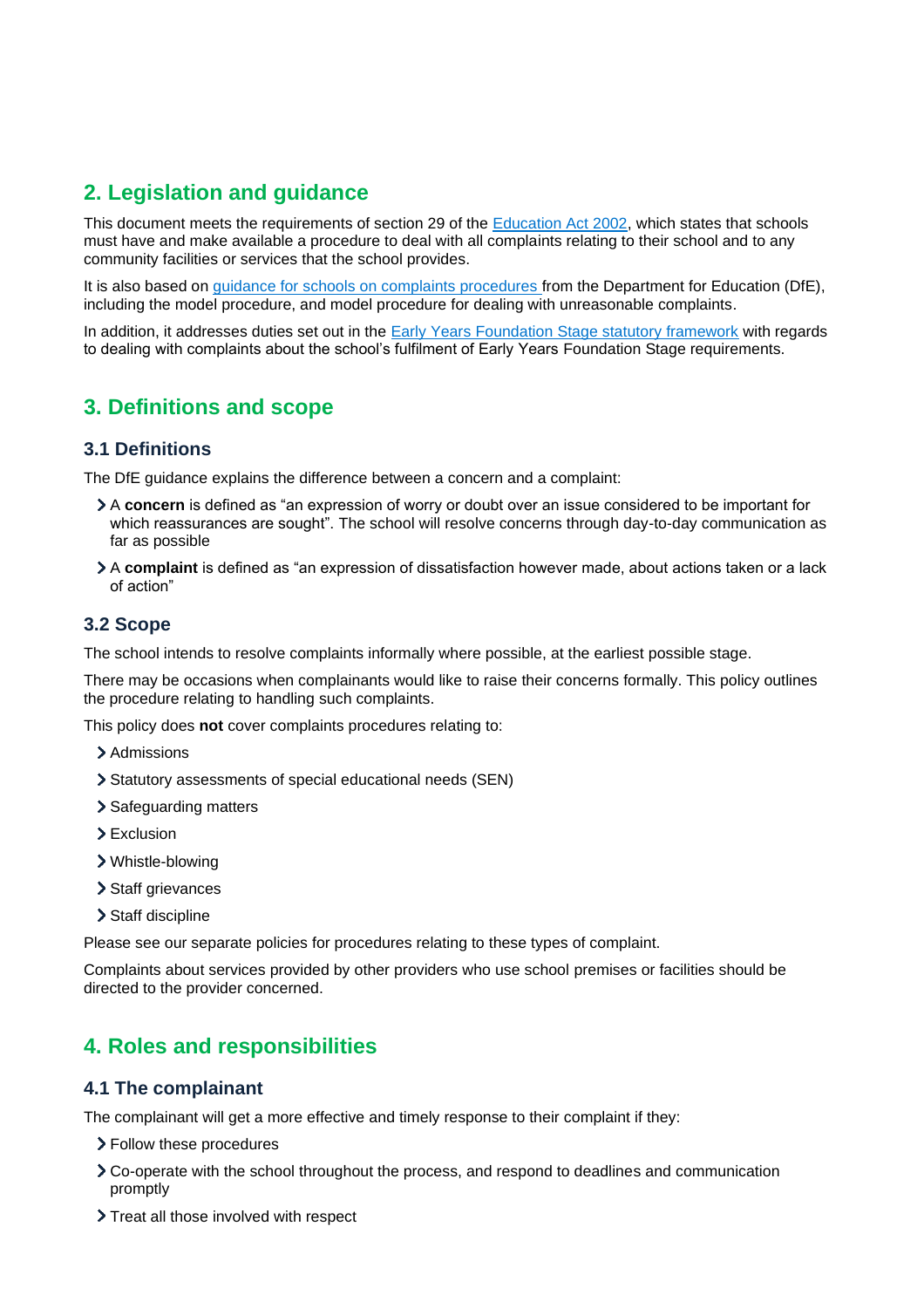Not publish details about the complaint on social media

#### **4.2 The investigator**

An individual will be appointed to look into the complaint, and establish the facts. They will:

- Interview all relevant parties, keeping notes
- Consider records and any written evidence and keep these securely
- Prepare a comprehensive report to the headteacher or complaints committee which includes the facts and potential solutions

#### **4.3 Clerk to the governing board**

The clerk will:

- Be the contact point for the complainant and the complaints committee, including circulating the relevant papers and evidence before complaints committee meetings
- Arrange the complaints hearing
- Record and circulate the minutes and outcome of the hearing

#### **4.4 Committee chair**

The committee chair will:

- Chair the meeting, ensuring that everyone is treated with respect throughout
- Make sure all parties see the relevant information, understand the purpose of the committee, and are allowed to present their case

## <span id="page-3-0"></span>**5. Principles for investigation**

When investigating a complaint, we will try to clarify:

- What has happened
- Who was involved
- What the complainant feels would put things right

#### **5.1 Time scales**

The complainant must raise the complaint within 3 months of the incident. If the complaint is about a series of related incidents, they must raise the complaint within 3 months of the last incident.

We will consider exceptions to this time frame in circumstances where there were valid reasons for not making a complaint at that time and the complaint can still be investigated in a fair manner for all involved.

When complaints are made out of term time, we will consider them to have been received on the next school day.

If at any point we cannot meet the time scales we have set out in this policy, we will:

- Set new time limits with the complainant
- Send the complainant details of the new deadline and explain the delay

#### **5.2 Complaints about our fulfilment of early years requirements**

We will investigate all written complaints relating to the school's fulfilment of the Early Years Foundation Stage requirements, and notify the complainant of the outcome within 28 days of receiving the complaint. The school will keep a record of the complaint (see section 10) and make this available to Ofsted on request.

Parents and carers can notify Ofsted if they believe that the school is not meeting Early Years Foundation Stage requirements, by calling 0300 123 4234 or 0300 123 4666, or by emailing [enquiries@ofsted.gov.uk.](mailto:enquiries@ofsted.gov.uk) An online contact form is also available at [https://www.gov.uk/government/organisations/ofsted#org-contacts.](https://www.gov.uk/government/organisations/ofsted#org-contacts)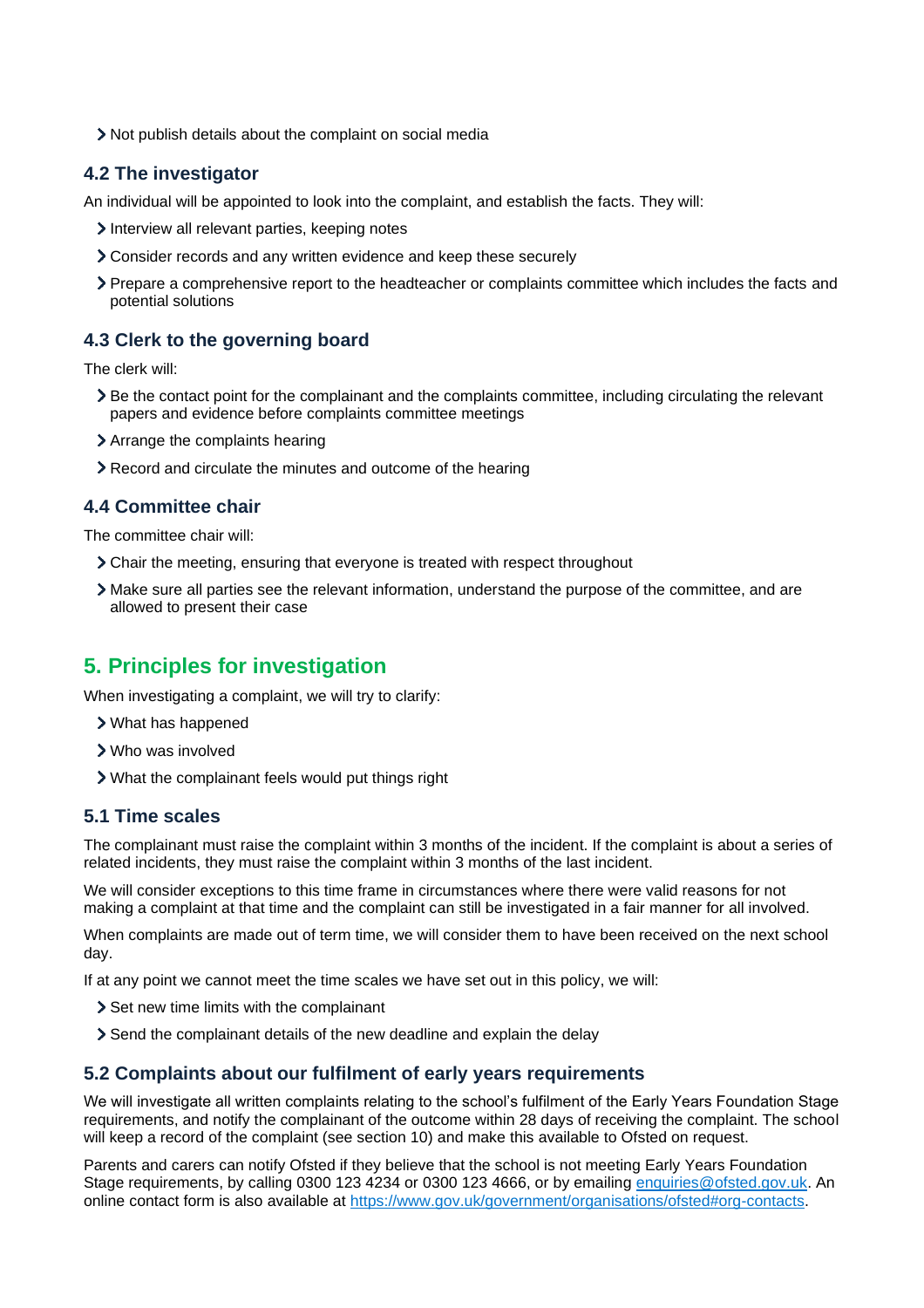We will notify parents and carers if we become aware that the school is to be inspected by Ofsted. We will also supply a copy of the inspection report to parents and carers of children attending the setting on a regular basis.

## <span id="page-4-0"></span>**6. Stages of complaint (not complaints against the headteacher or governors)**

#### **6.1 Stage 1: informal**

The school will take informal concerns seriously and make every effort to resolve the matter quickly. It may be the case that the provision or clarification of information will resolve the issue.

The complainant should raise the complaint as soon as possible with the relevant member of staff or the headteacher as appropriate, either in person or by letter, telephone or email. If the complainant is unclear who to contact or how to contact them, they should contact the school office by phone or email (01628 622477 [office@alwyn.org.uk\)](mailto:office@alwyn.org.uk).

The school will acknowledge informal complaints within 5 school days, and investigate and provide a response within 15 school days.

The informal stage may involve a meeting between the complainant and the headteacher and/or the subject of the complaint, as appropriate.

If the complaint is not resolved informally, it will be escalated to a formal complaint.

#### **6.2 Stage 2: formal**

Formal complaints can be raised:

- > By letter or email
- Over the phone
- > In person
- > By a third party acting on behalf of the complainant

The complainant should provide details such as relevant dates, times, and the names of witnesses of events, alongside copies of any relevant documents, and what they feel would resolve the complaint. They may complete APENDIX 1 if they wish.

If complainants need assistance raising a formal complaint, they can contact the school office (01628 622477 [office@alwyn.org.uk\)](mailto:office@alwyn.org.uk).

The headteacher (or designated member of the senior leadership team) will call a meeting to clarify concerns, and seek a resolution. The complainant may be accompanied to this meeting, and should inform the school of the identity of their companion in advance.

In certain circumstances, the school may need to refuse a request for a particular individual to attend any such meeting – for example, if there is a conflict of interest. If this is the case, the school will notify the complainant as soon as they are aware, so that the complainant has the opportunity to arrange alternative accompaniment.

The headteacher (or other person appointed by the headteacher for this purpose) will then conduct their own investigation. The written conclusion of this investigation will be sent to the complainant within 15 school days.

If the complainant wishes to proceed to the next stage of the procedure, they should inform the clerk to the governing board within 5 school days.

#### **How to escalate a complaint**

Complaints can be escalated by contacting the clerk to the governing board:

- > By letter or email
- > Over the phone
- > In person
- Through a third party acting on behalf of the complainant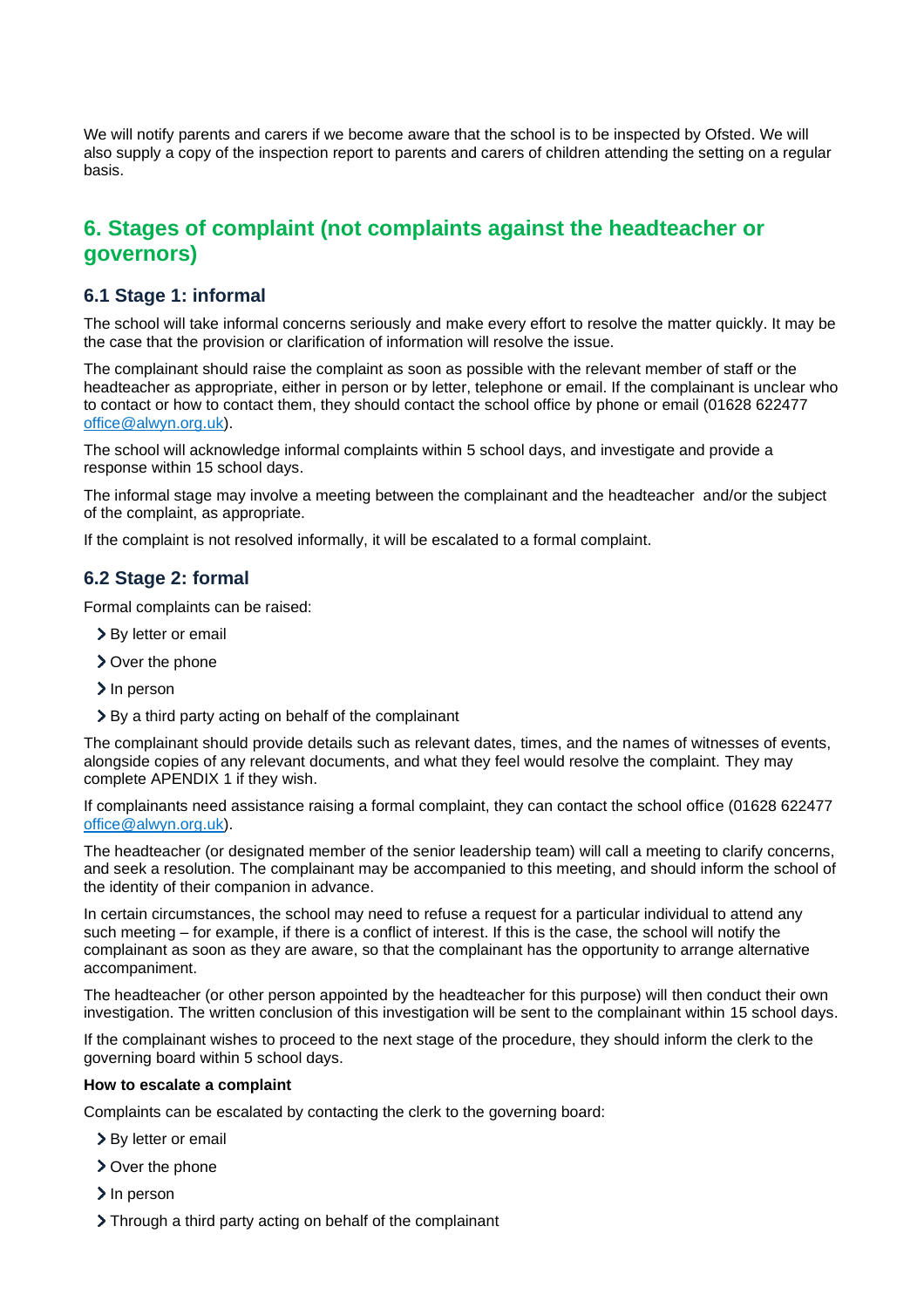The clerk will need the details of the complaint as set out above, as well as details from the complainant on how they feel the previous stage of the procedure has not addressed their complaint sufficiently, and what they feel would resolve the complaint.

The written conclusion of this investigation will be sent to the complainant within 15 school days.

If the complainant wishes to proceed to the next stage of the procedure, they should inform the clerk to the governing board in writing within 5 school days. Requests received outside of this time frame will be considered in exceptional circumstances.

The clerk will acknowledge receipt of the request within 5 school days.

#### **6.3 Stage 3: submit the complaint to the review panel**

#### **Convening the panel**

The review panel consists of the first 3 members of the governing board available, who don't have direct knowledge of the complaint. These individuals will have access to the existing record of the complaint's progress (see section 10). The governors will select a panel chair from amongst themselves.

If not enough impartial governors are available, we will seek panel members from other schools or the local authority. We will make sure the governors we source are suitably skilled and can demonstrate that they are independent and impartial.

The complainant must have reasonable notice of the date of the review panel; however, the review panel reserves the right to convene at their convenience rather than that of the complainant. The clerk will aim to find a date within 15 school days of the request, where possible.

If the complainant rejects the offer of 3 proposed dates without good reason, the clerk will set a date. The hearing will go ahead using written submissions from both parties.

Any written material will be circulated to all parties at least 5 school days before the date of the meeting.

#### **At the meeting**

At the review panel meeting, the complainant and representatives from the school, as appropriate, will be present. Each will have an opportunity to set out written or oral submissions prior to the meeting.

The complainant must be allowed to attend the panel hearing and be accompanied by a suitable companion if they wish. We don't encourage either party to bring legal representation, but will consider it on a case-by-case basis. For instance, if a school employee is called as a witness in a complaint meeting, they may wish to be supported by their union.

At the meeting, each individual will have the opportunity to give statements and present their evidence, and witnesses will be called as appropriate to present their evidence.

The panel, the complainant and the school representative will be given the chance to ask and reply to questions. Once the complainant and school representatives have completed presenting their cases, they will be asked to leave and evidence will then be considered.

The panel will then put together its findings and recommendations from the case. The panel will also provide copies of the minutes of the hearing and the findings and recommendations to the complainant and, where relevant, the subject of the complaint, and make a copy of the findings and recommendations available for inspection by the headteacher.

#### **The outcome**

The committee can:

- Uphold the complaint, in whole or in part
- Dismiss the complaint, in whole or in part

If the complaint is upheld, the committee will:

- Decide the appropriate action to resolve the complaint
- Where appropriate, recommend changes to the school's systems or procedures to prevent similar issues in the future

The school will inform those involved of the decision in writing within 5 school days.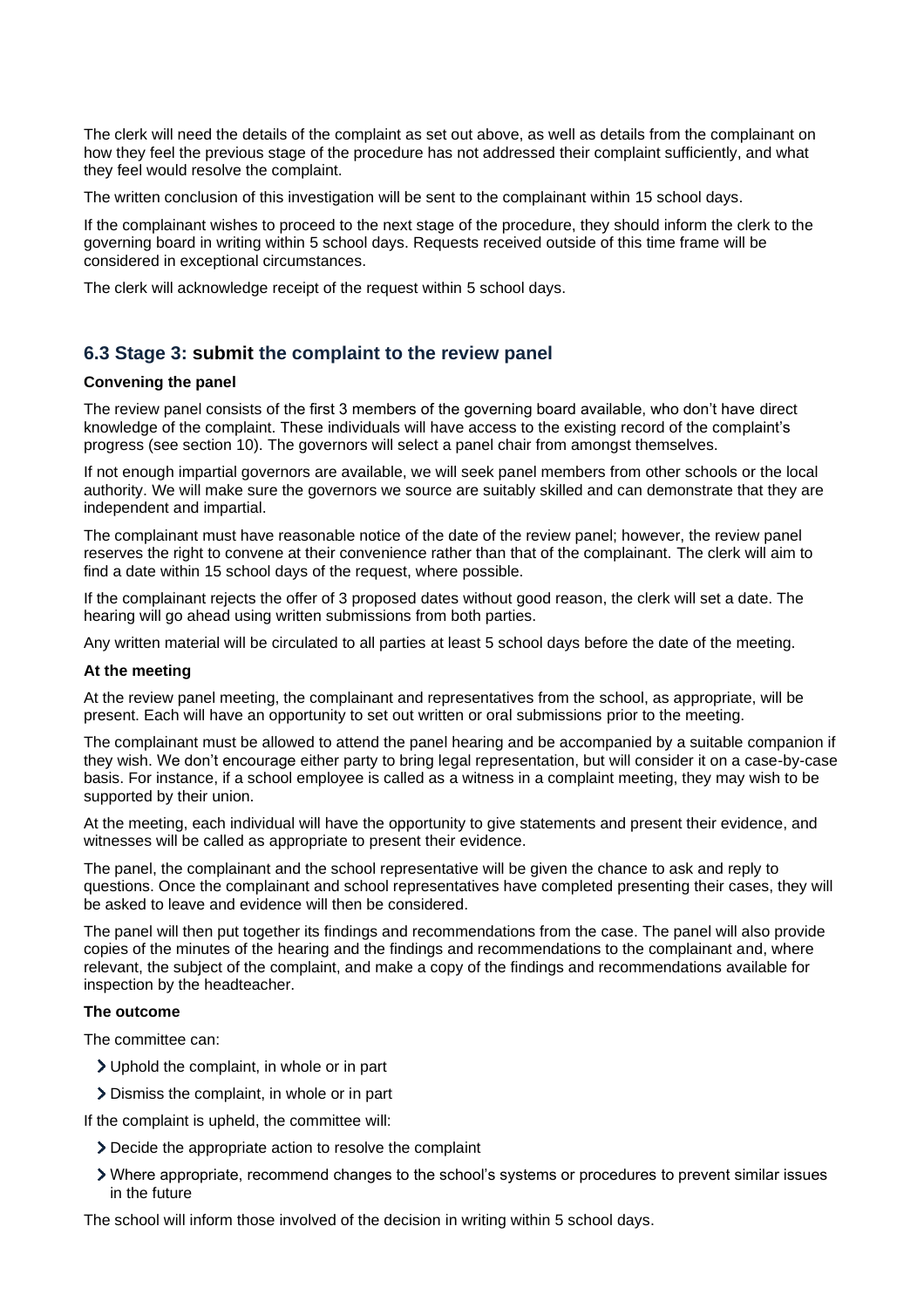## <span id="page-6-0"></span>**7. Complaints against the headteacher, a governor or the governing body**

#### **7.1 Stage 1: informal**

Complaints made against the headteacher or any member of the governing body should be directed to the clerk to the governing board in the first instance.

If the complaint is about the headteacher or one member of the governing body (including the chair or vicechair), a suitably-skilled and impartial governor will carry out the steps at stage 1 (set out in section 6 above).

#### **7.2 Stage 2: formal**

If the complaint is jointly about the chair and vice-chair, the entire governing board or the majority of the governing board, an independent investigator will carry out the steps in stage 2 (set out in section 6 above). They will be appointed by the governing body, and will write a formal response at the end of their investigation.

#### **7.3 Stage 3: review panel**

If the complaint is jointly about the chair and vice-chair, the entire governing board or the majority of the governing board, a committee of independent governors will hear the complaint. They will be sourced from local schools or the local authority and will carry out the steps at stage 3 (set out in section 6 above).

## <span id="page-6-1"></span>**8. Referring complaints on completion of the school's procedure**

If the complainant is unsatisfied with the outcome of the school's complaints procedure, they can refer their complaint to the School Complaints Unit (SCU), which investigates complaints relating to maintained schools on behalf of the secretary of state.

The SCU will not re-investigate the matter of the complaint. It will look at whether the school's complaints policy and any other relevant statutory policies that the school holds were adhered to. The SCU also looks at whether the school's statutory policies adhere to education legislation. It may direct the school to reinvestigate the complaint where it is clear the school has acted unlawfully or unreasonably.

For more information or to refer a complaint, see the following webpage:

<https://www.gov.uk/complain-about-school>

We will include this information in the outcome letter to complainants.

## <span id="page-6-2"></span>**9. Persistent complaints**

#### **9.1 Unreasonably persistent complaints**

Most complaints raised will be valid, and therefore we will treat them seriously. However, a complaint may become unreasonable if the person:

- Has made the same complaint before, and it's already been resolved by following the school's complaints procedure
- Makes a complaint that is obsessive, persistent, harassing, prolific, defamatory or repetitive
- > Knowingly provides false information
- $\sum$  Insists on pursuing a complaint that is unfounded, or out of scope of the complaints procedure
- Pursues a valid complaint, but in an unreasonable manner e.g. refuses to articulate the complaint, refused to co-operate with this complaints procedure, or insists that the complaint is dealt with in ways that are incompatible with this procedure and the time frames it sets out
- Changes the basis of the complaint as the investigation goes on
- Makes a complaint designed to cause disruption, annoyance or excessive demands on school time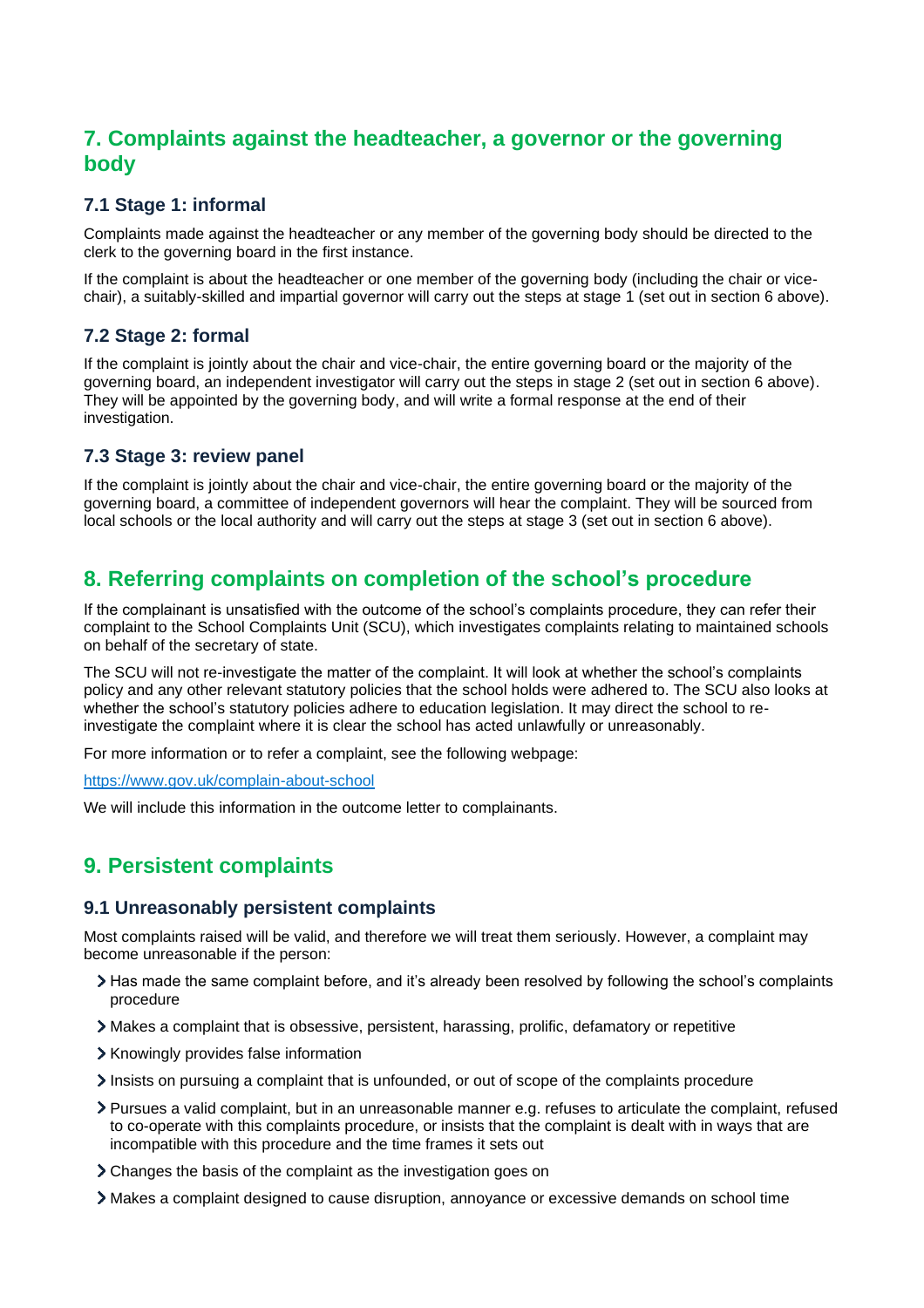Seeks unrealistic outcomes, or a solution that lacks any serious purpose or value

#### **Steps we will take**

We will take every reasonable step to address the complainant's concerns, and give them a clear statement of our position and their options. We will maintain our role as an objective arbiter throughout the process, including when we meet with individuals. We will follow our complaints procedure as normal (as outlined above) wherever possible.

It the complainant continues to contact the school in a disruptive way, we may put communications strategies in place. We may:

- Give the complainant a single point of contact via an email address
- Limit the number of times the complainant can make contact, such as a fixed number per term
- Ask the complainant to engage a third party to act on their behalf, such as [Citizens Advice](https://www.citizensadvice.org.uk/)
- > Put any other strategy in place as necessary

#### **Stopping responding**

We may stop responding to the complainant when all of these factors are met:

- We believe we have taken all reasonable steps to help address their concerns
- We have provided a clear statement of our position and their options
- The complainant contacts us repeatedly, and we believe their intention is to cause disruption or inconvenience

Where we stop responding, we will inform the individual that we intend to do so. We will also explain that we will still consider any new complaints they make.

In response to any serious incident of aggression or violence, we will immediately inform the police and communicate our actions in writing. This may include barring an individual from our school site.

#### **9.2 Duplicate complaints**

If we have resolved a complaint under this procedure and receive a duplicate complaint on the same subject from a partner, family member or other individual, we will assess whether there are aspects that we hadn't previously considered, or any new information we need to take into account.

If we are satisfied that there are no new aspects, we will:

- Tell the new complainant that we have already investigated and responded to this issue, and the local process is complete
- Direct them to the DfE if they are dissatisfied with our original handling of the complaint

If there are new aspects, we will follow this procedure again.

#### **9.3 Complaint campaigns**

Where the school receives a large volume of complaints about the same topic or subject, especially if these come from complainants unconnected with the school, the school may respond to these complaints by:

- > Publishing a single response on the school website
- Sending a template response to all of the complainants

If complainants are not satisfied with the school's response, or wish to pursue the complaint further, the normal procedures will apply.

## <span id="page-7-0"></span>**10. Record keeping**

The school will record the progress of all complaints, including information about actions taken at all stages, the stage at which the complaint was resolved, and the final outcome. The records will also include copies of letters and emails, and notes relating to meetings and phone calls.

This material will be treated as confidential and held centrally, and will be viewed only by those involved in investigating the complaint or on the review panel.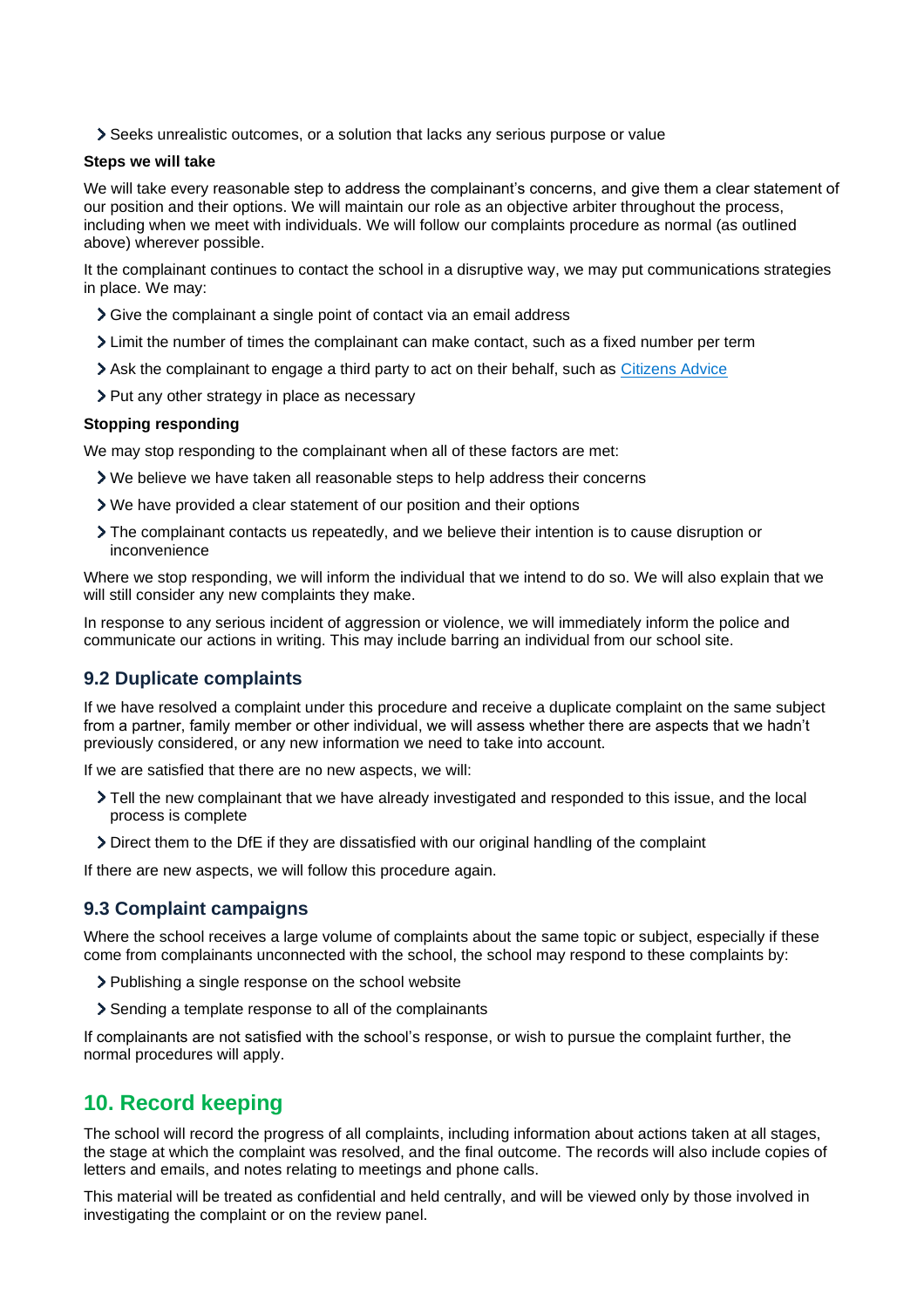This is except where the secretary of state (or someone acting on their behalf) or the complainant requests access to records of a complaint through a freedom of information (FOI) request or through a subject access request under the terms of the Data Protection Act, or where the material must be made available during a school inspection.

Records of complaints will be kept securely, only for as long as necessary and in line with data protection law and our privacy notices.

The details of the complaint, including the names of individuals involved, will not be shared with the whole governing board in case a review panel needs to be organised at a later point.

Where the governing board is aware of the substance of the complaint before the review panel stage, the school will, where reasonably practicable, arrange for an independent panel to hear the complaint.

Complainants also have the right to request an independent panel if they believe there is likely to be bias in the proceedings. The decision to approve this request is made by the governing body, who will not unreasonably withhold consent.

## <span id="page-8-0"></span>**11. Learning lessons**

The governing body will review any underlying issues raised by complaints with the headteacher, where appropriate, and respecting confidentiality, to determine whether there are any improvements that the school can make to its procedures or practice to help prevent similar events in the future.

## <span id="page-8-1"></span>**12. Monitoring arrangements**

The governing body will monitor the effectiveness of the complaints procedure in ensuring that complaints are handled properly. The governing body will track the number and nature of complaints, and review underlying issues as stated in section 11.

The complaints records are logged and managed by the clerk to the governors.

This policy will be reviewed by the governing body every 3 years.

## <span id="page-8-2"></span>**13. Links with other policies**

Policies dealing with other forms of complaints include:

- Child protection and safeguarding policy and procedures
- > Admissions policy
- > Conduct Policy
- > Complaints Policy
- > Disciplinary Policy
- > Grievance Policy
- > SEN Information report
- > SEN policy and information report
- > Privacy notices

| <b>Approved by:</b> | Date: |
|---------------------|-------|
| Last reviewed on:   |       |
| Next review due by: |       |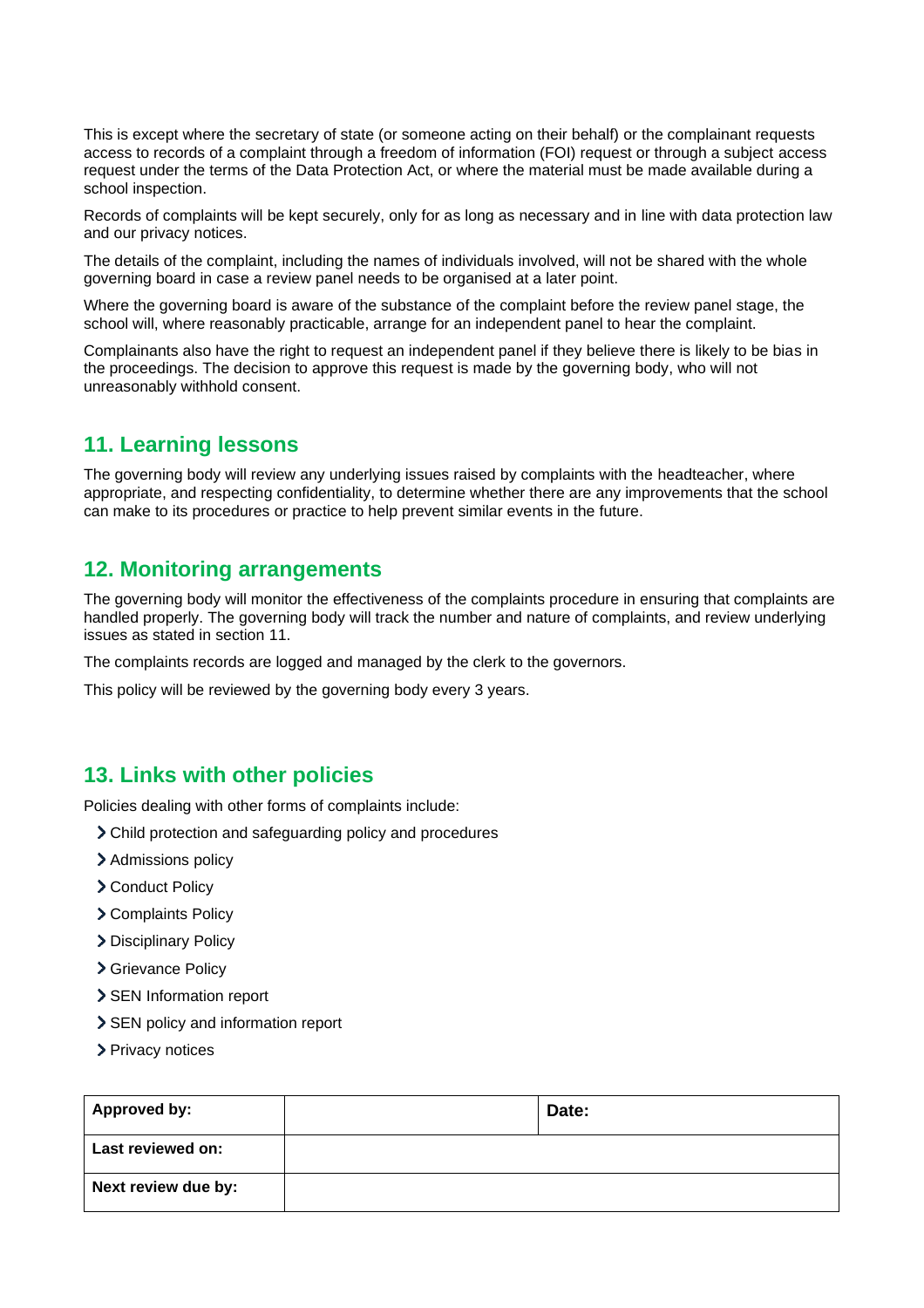#### **APPENDIX 1**

#### **Alwyn Infant School**

#### **Complaint form**

#### **Please complete and return to the Headteacher or Chair of Governors who will acknowledge receipt.**

| Your name:                             |
|----------------------------------------|
|                                        |
|                                        |
|                                        |
| Pupil's name:                          |
|                                        |
| Your relationship to the pupil:        |
|                                        |
|                                        |
| Address:                               |
|                                        |
|                                        |
|                                        |
|                                        |
| Postcode:                              |
| Day time telephone number:             |
| Evening telephone number:              |
|                                        |
|                                        |
| Please give details of your complaint. |
|                                        |
|                                        |
|                                        |
|                                        |
|                                        |
|                                        |
|                                        |
|                                        |
|                                        |
|                                        |
|                                        |
|                                        |
|                                        |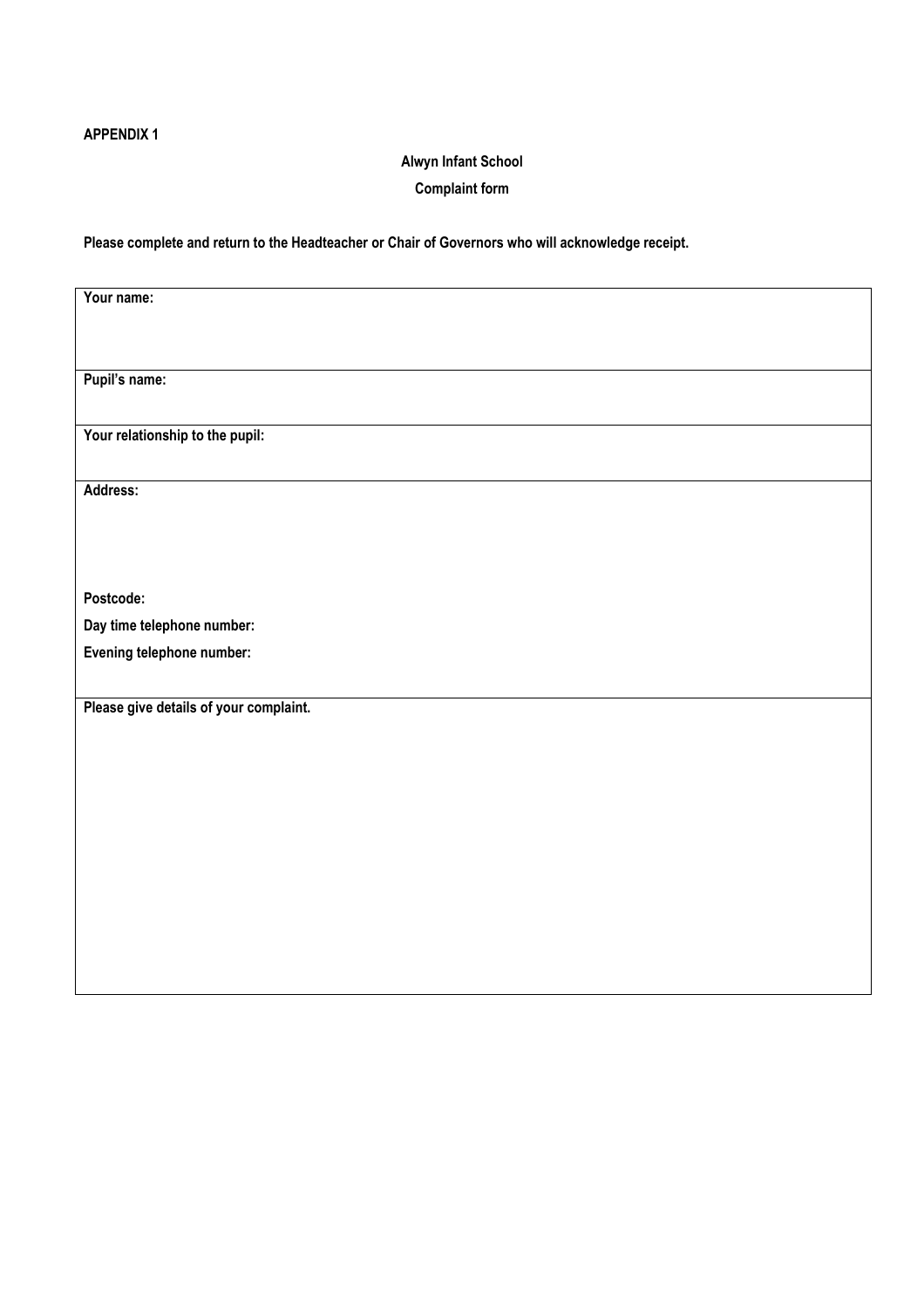| What action, if any, have you already taken to try and resolve your complaint. |
|--------------------------------------------------------------------------------|
| (Who did you speak to and what was the response)?                              |

**What actions do you feel might resolve the problem at this stage?**

**Are you attaching any paperwork? If so, please give details.**

**Signature:**

**Date:**